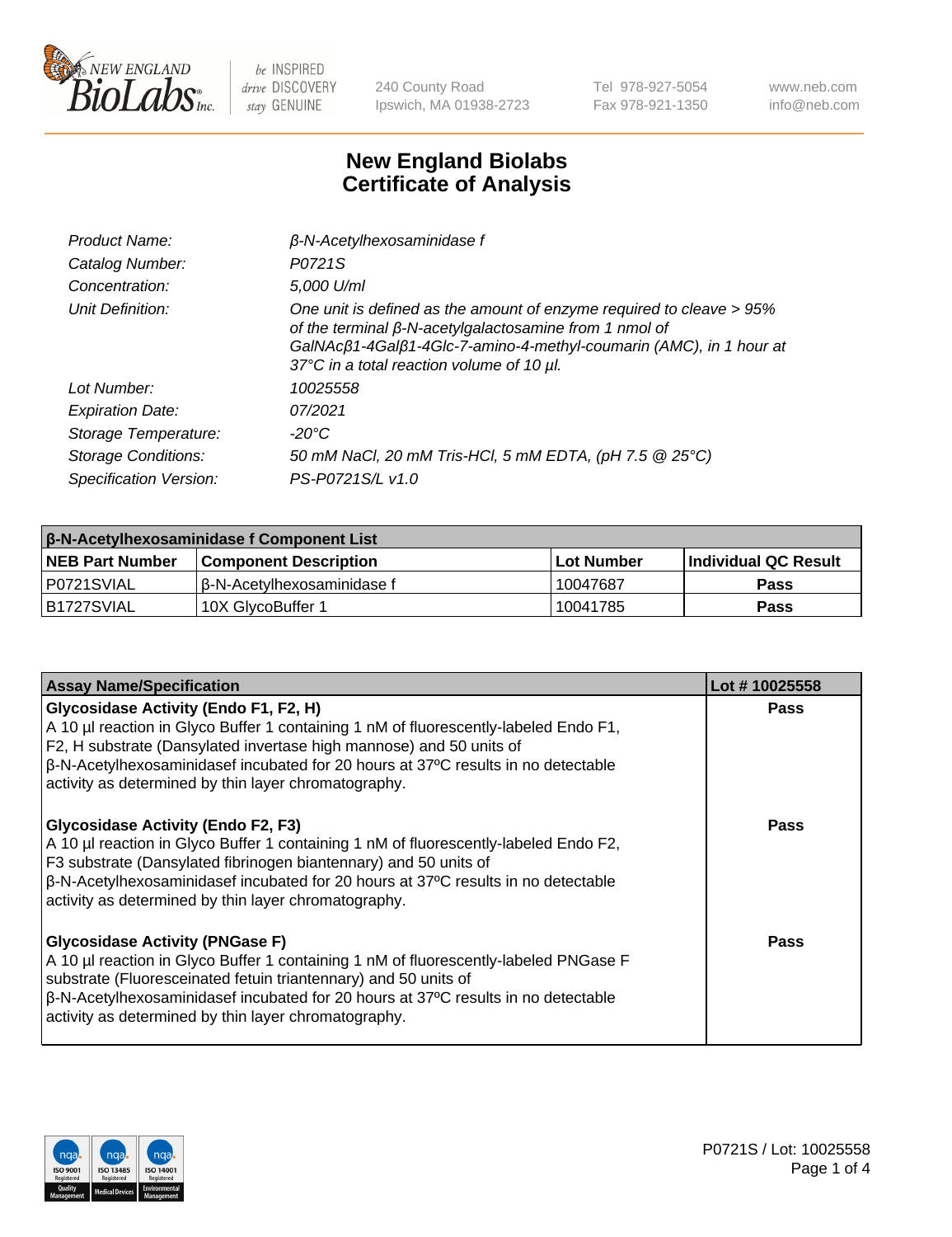

240 County Road Ipswich, MA 01938-2723 Tel 978-927-5054 Fax 978-921-1350 www.neb.com info@neb.com

| <b>Assay Name/Specification</b>                                                                                                                                                                                                                                                                                                                                | Lot #10025558 |
|----------------------------------------------------------------------------------------------------------------------------------------------------------------------------------------------------------------------------------------------------------------------------------------------------------------------------------------------------------------|---------------|
| Glycosidase Activity (α-Glucosidase)<br>A 10 µl reaction in Glyco Buffer 1 containing 1 nM of fluorescently-labeled<br>α-Glucosidase substrate (Glcα1-6Glcα1-4Glc-AMC) and 50 units of<br>β-N-Acetylhexosaminidasef incubated for 20 hours at 37°C results in no detectable<br>activity as determined by thin layer chromatography.                            | Pass          |
| Glycosidase Activity (α-Neuraminidase)<br>A 10 µl reaction in Glyco Buffer 1 containing 1 nM of fluorescently-labeled<br>α-Neuraminidase substrate (Neu5Acα2-3Galβ1-3GlcNAcβ1-3Galβ1-4Glc-AMC) and 50 units<br>of β-N-Acetylhexosaminidasef incubated for 20 hours at 37°C results in no detectable<br>activity as determined by thin layer chromatography.    | <b>Pass</b>   |
| Glycosidase Activity (α1-2 Fucosidase)<br>A 10 µl reaction in Glyco Buffer 1 containing 1 nM of fluorescently-labeled<br>α-Fucosidase substrate (Fucα1-2Galβ1-4Glc-AMC) and 50 units of<br>β-N-Acetylhexosaminidasef incubated for 20 hours at 37°C results in no detectable<br>activity as determined by thin layer chromatography.                           | <b>Pass</b>   |
| Glycosidase Activity (α1-3 Fucosidase)<br>A 10 µl reaction in Glyco Buffer 1 containing 1 nM of fluorescently-labeled<br>α-Fucosidase substrate (Fucα1-3Galβ1-4GlcNAcβ1-3Galβ1-4Glc-AMC) and 50 units of<br>β-N-Acetylhexosaminidasef incubated for 20 hours at 37°C results in no detectable<br>activity as determined by thin layer chromatography.          | Pass          |
| Glycosidase Activity (a1-3 Galactosidase)<br>A 10 µl reaction in Glyco Buffer 1 containing 1 nM of fluorescently-labeled<br>α-Galactosidase substrate (Galα1-3Galβ1-4GlcNAc-AMC) and 50 units of<br>$\beta$ -N-Acetylhexosaminidasef incubated for 20 hours at 37 $\degree$ C results in no detectable<br>activity as determined by thin layer chromatography. | <b>Pass</b>   |
| Glycosidase Activity (α1-3 Mannosidase)<br>A 10 µl reaction in Glyco Buffer 1 containing 1 nM of fluorescently-labeled<br>α-Mannosidase substrate (Manα1-3Manβ1-4GlcNAc-AMC) and 50 units of<br>β-N-Acetylhexosaminidasef incubated for 20 hours at 37°C results in no detectable<br>activity as determined by thin layer chromatography.                      | <b>Pass</b>   |
| Glycosidase Activity (α1-6 Galactosidase)<br>A 10 µl reaction in Glyco Buffer 1 containing 1 nM of fluorescently-labeled<br>α-Galactosidase substrate (Galα1-6Galα1-6Glcα1-2Fru-AMC) and 50 units of<br>β-N-Acetylhexosaminidasef incubated for 20 hours at 37°C results in no detectable<br>activity as determined by thin layer chromatography.              | Pass          |
| Glycosidase Activity (α1-6 Mannosidase)                                                                                                                                                                                                                                                                                                                        | <b>Pass</b>   |

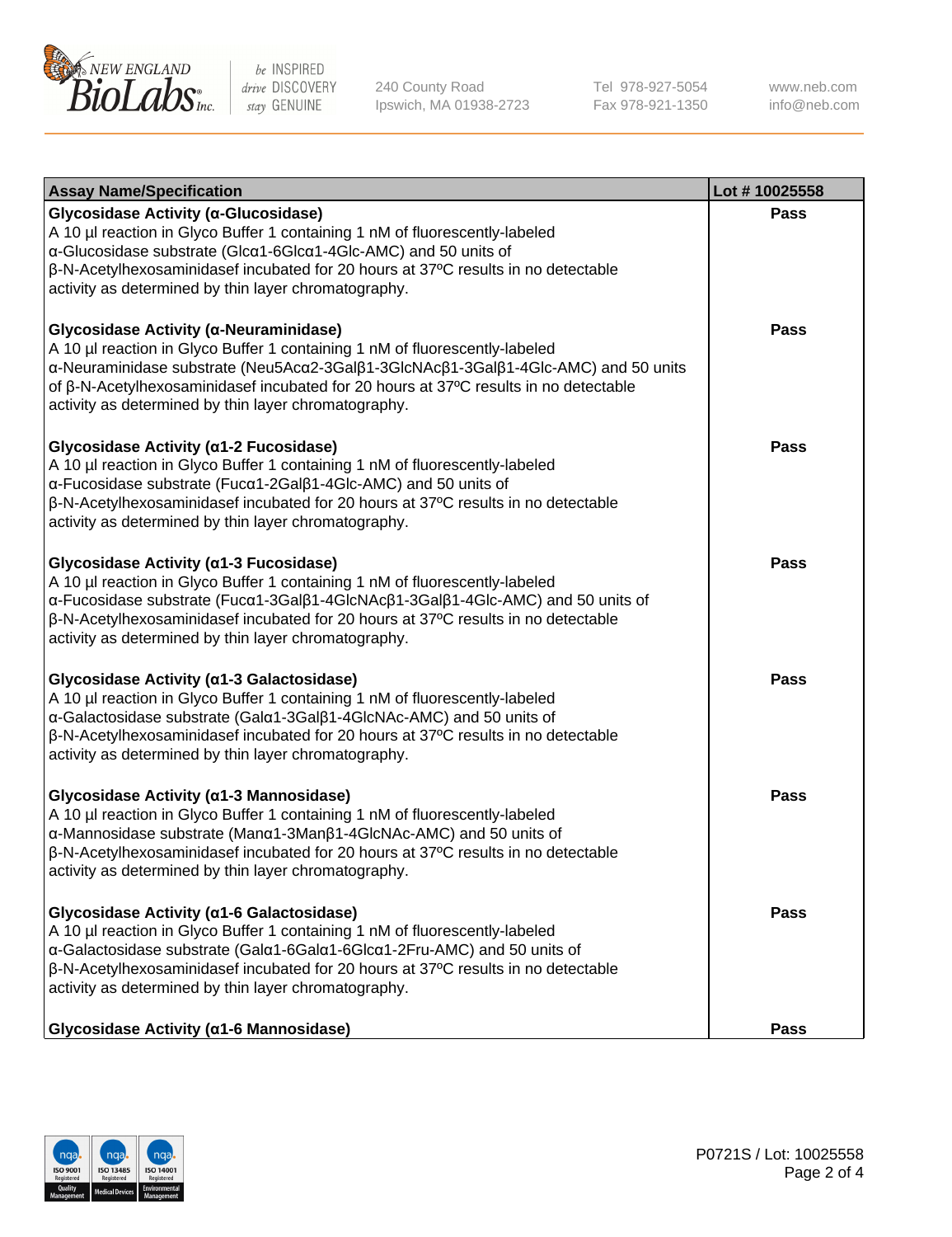

240 County Road Ipswich, MA 01938-2723 Tel 978-927-5054 Fax 978-921-1350 www.neb.com info@neb.com

| <b>Assay Name/Specification</b>                                                                                                                                                                                                                                                                                                                             | Lot #10025558 |
|-------------------------------------------------------------------------------------------------------------------------------------------------------------------------------------------------------------------------------------------------------------------------------------------------------------------------------------------------------------|---------------|
| A 10 µl reaction in Glyco Buffer 1 containing 1 nM of fluorescently-labeled<br>α-Mannosidase substrate (Manα1-6Manα1-6(Manα1-3)Man-AMC) and 50 units of<br>β-N-Acetylhexosaminidasef incubated for 20 hours at 37°C results in no detectable<br>activity as determined by thin layer chromatography.                                                        |               |
| Glycosidase Activity (β-Mannosidase)<br>A 10 µl reaction in Glyco Buffer 1 containing 1 nM of fluorescently-labeled<br>β-Mannosidase substrate (Manβ1-4Manβ1-4Man-AMC) and 50 units of<br>β-N-Acetylhexosaminidasef incubated for 20 hours at 37°C results in no detectable<br>activity as determined by thin layer chromatography.                         | <b>Pass</b>   |
| Glycosidase Activity (β-Xylosidase)<br>A 10 µl reaction in Glyco Buffer 1 containing 1 nM of fluorescently-labeled<br>β-Xylosidase substrate (Xylβ1-4Xylβ1-4Xylβ1-4Xyl-AMC) and 50 units of<br>β-N-Acetylhexosaminidasef incubated for 20 hours at 37°C results in no detectable<br>activity as determined by thin layer chromatography.                    | <b>Pass</b>   |
| Glycosidase Activity (β1-3 Galactosidase)<br>A 10 µl reaction in Glyco Buffer 1 containing 1 nM of fluorescently-labeled<br>β-Galactosidase substrate (Galβ1-3GlcNAcβ1-4Galβ1-4Glc-AMC) and 50 units of<br>β-N-Acetylhexosaminidasef incubated for 20 hours at 37°C results in no detectable<br>activity as determined by thin layer chromatography.        | <b>Pass</b>   |
| Glycosidase Activity (β1-4 Galactosidase)<br>A 10 µl reaction in Glyco Buffer 1 containing 1 nM of fluorescently-labeled<br>β-Galactosidase substrate (Galβ1-4GlcNAcβ1-3Galβ1-4Glc -AMC) and 50 units of<br>β-N-Acetylhexosaminidasef incubated for 20 hours at 37°C results in no detectable<br>activity as determined by thin layer chromatography.       | <b>Pass</b>   |
| <b>Protease Activity (SDS-PAGE)</b><br>A 20 µl reaction in 1X Glyco Buffer 1 containing 24 µg of a standard mixture of<br>proteins and a minimum of 50 units of $\beta$ -N-Acetylhexosaminidasef incubated for 20<br>hours at 37°C, results in no detectable degradation of the protein mixture as<br>determined by SDS-PAGE with Coomassie Blue detection. | <b>Pass</b>   |
| <b>Protein Purity Assay (SDS-PAGE)</b><br>ß-N-Acetylhexosaminidasef is ≥ 95% pure as determined by SDS-PAGE analysis using<br>Coomassie Blue detection.                                                                                                                                                                                                     | <b>Pass</b>   |

This product has been tested and shown to be in compliance with all specifications.